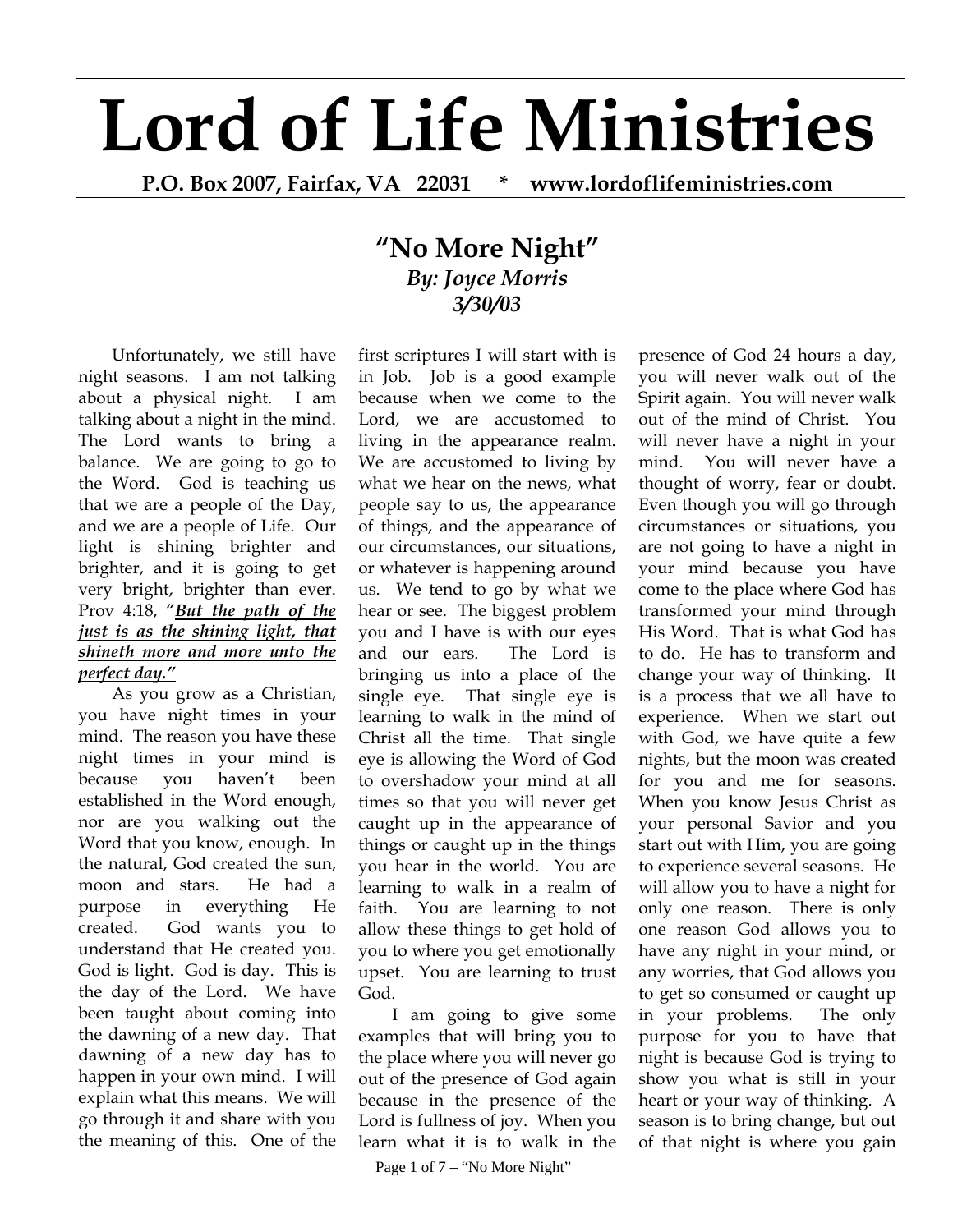knowledge. You cannot get knowledge without the night. You gain knowledge, wisdom and understanding by going through the wilderness. You may call it the wilderness of the mind because that is all it is. It takes place to reveal to you what is still in your way of thinking and what in your mind still needs to be transformed. You are still walking in duality. God is bringing the mountains down and bringing the valleys up so that you can walk in a smooth, level, peaceful walk.

 Job 7:4, "*When I lie down, I say, when shall I arise*?" When he was talking about "when shall I arise," he was asking when he would arise in the mind of Christ into that dawning of the new day in the mind. Job's complete question was ; *"When shall I arise, and the night be gone?"* He wondered when, in his own life, he would never have a night again. The only reason Job went through the night and experienced losses in his life and body was because God was teaching him and showing him the way he thought. Job expressed in Job 3:25, "*For the thing which I greatly feared is come upon me, and that which I was afraid of is come unto me."*  That lets you know that Job feared losing everything that he had at that time. The fear was in his heart that he was not aware of, but God brought him into the night. This was the only way he could see the different thoughts that were occurring in his mind. "*I am full of tossing to and fro unto the dawning of the day.* "(Job 7:4) He was tired of it, but he did not understand it until the last chapter. In the last chapter of

Job you can see where he begins to realize that there is no thought in man's mind that God does not see. You may think that just because you are not saying anything negative to other people, nothing negative is going on in your mind. That is not true. You can put on a front, but God knows what is going on in your mind. He knows what you are going through. He understands every thought and everything going on in your life.

Job 42:2 says, "*I know that thou canst do everything, and that no thought can be withholden from thee"* His perfection was his mind, his way of thinking. "*Who is he that hideth counsel without knowledge? Therefore have I uttered that I understood, things too wonderful for me, which I knew not."* (Job 42:3) God had to open up Job's eyes of understanding. He began to understand, and that is when Job came into the double portion. He desires to bring you into the completeness of the dawning of the new day that He has been creating in your mind. He desires to bring us into the realm that is greater than the one you are in now. I know that the next realm is where the mind will be completely transformed. "It is an ongoing process. In that transformation, God is taking you through a process in your life. God knows what is going on in your life right now. The Lord wants to bring our night to an end. David had a lot of nights in his mind. He understood what caused him to have the nights. See Psalm 119:147-148, "*I prevented the dawning of the morning, and cried: I hoped in thy* 

*word.* <sup>148</sup> *Mine eyes prevent the night watches, that I might meditate in thy word. W*hat is he saying there? He is saying because I keep looking at the appearance of things in my situation, it is keeping me from coming into the dawning of the new day in my mind. Because I am allowing myself to become so caught up in these thoughts, they are consuming me with worry and fear. It is keeping me from meditating on the word of God. I have totally lost sight of who God is and what God has told me. All I can see is my situation and my problem. That is what he is saying in that scripture. It was his eyes that kept him from coming into the dawning of the morning. We have come into this new day, and this new day has dawned in our minds.

God has a people who have come into and will keep walking in the dawning of the new day. What is happening is that gross darkness and gloom is spreading all over the world. What is that darkness? It is fear. What is the opposite of fear? It is the love of God, that relationship that you have with your Father. It is the love affair that you have with Him. The thing that will keep you from the night is His love.

 Job's mind kept him from meditating on the Word day and night. In Joshua 1:8, "*This book of the law shall not depart out of thy mouth; but thou shalt meditate therein day and night"* 

The Lord knew Joshua was going to go in there, and the Lord wanted Joshua to go and possess the land. He told Joshua he would see some giants. When God starts changing you and possessing your land (your soul,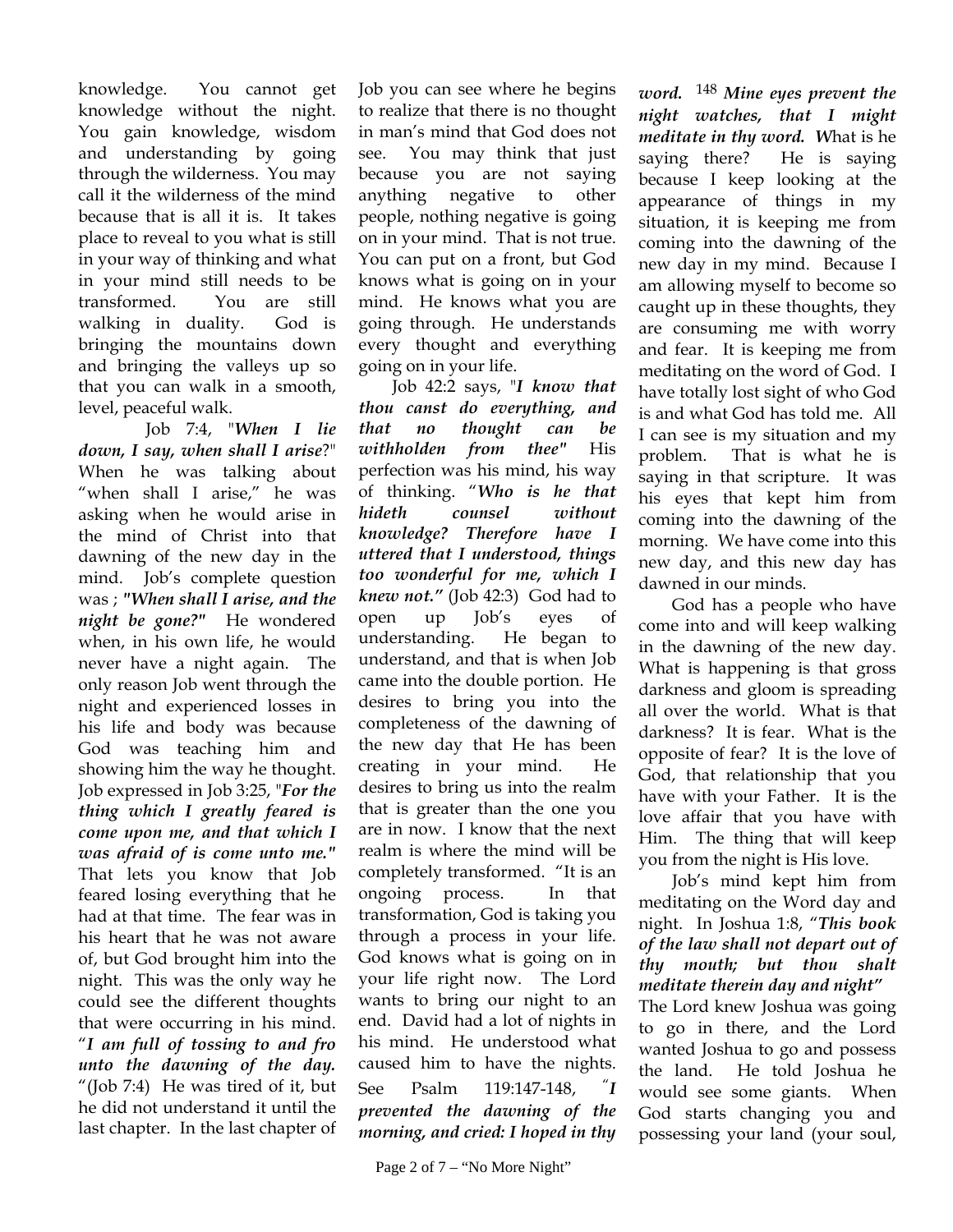body and spirit), you see a few giants. Those giants are nothing but thoughts that exalt themselves against the knowledge of God and refuse to bow down to the Christ. Many times we get caught up in thoughts and give more attention to thoughts and worshipping those thoughts rather than worshipping Christ and the Word of God. That's why you have to meditate on the Word day and night. You may think everything is going fine, so it is not necessary to meditate on the Word. Then things go downhill.

Do you remember the beatitudes that Jesus taught? Some people get upset with God because they encounter difficult circumstances. Then unbelief and doubt enter their minds, and they start reasoning everything out. All the Lord says is to meditate on the Word. Daniel is a good example. The king set up several princes to rule with him in his kingdom. God has his kingdom which is within you. The whole world is the Lord's. "*The earth is the Lord's and the fullness thereof*." God created everything and everyone. In the Bible it says that He rules the nations. Daniel had a very unusual spirit. It was a precious spirit. It was the Christ. The Christ was in Daniel. The king decided to put Daniel higher than the other princes, and they all got jealous. The time is coming soon when the overcomers will have endured to the end. When the Lord comes and finds that faithful servant, He is going to give Him all His goods and all His possessions and everything in the world to rule over. Mat 24:46, 47, "Blessed *is that servant, whom his lord* 

When you start ascending from one place to another in God, people will become jealous. When Joseph got ready to go to the throne to rule in Egypt, what happened? Jealousy! When Jesus was going to the cross and into greater ministry and glory, what happened? People were jealous. This is how it works. They all got jealous. They all plotted against Daniel. They said, *"We cannot find anything here."* They made a decree that no person could pray to any god or ask any petition except from the king for a whole month. If they did, they would be thrown into the lions' den. The decree was made, and it was a true decree. He knew that they would keep that promise. He knew without a doubt that if anyone were found praying to any other god that the person guilty of breaking the decree would be thrown into the lions' den. The Bible says that his windows were open, and he looked toward Jerusalem, and three times a day he got on his knees and prayed. He didn't have a night. Fear did not take hold of him. I looked in those scriptures, and I read them very carefully. You cannot see the word "fear" one time. Why did he not have fear? I don't know how you would feel if you knew that there were some lions waiting. They were hungry, starving as they waited, knowing food was coming. You did not hear one sound from this man. What was keeping him through the whole situation? The Bible says, if you read the scriptures carefully, the only reason he was delivered out of the lions' den

was because he trusted in his God. What I want to convey to you today is that you would never have a night if you truly trusted God. You may say, "Well, I trust God after I come out of the situation." No! God is trying to get you to see your deliverance before you are delivered. God is trying to get you to see your healing before you are healed. God wants you to see your family saved before you see it with your natural eyes. God wants you to quit worrying about things in the natural. He wants you to put your trust in Him and know that your whole household is saved because of the blood of the Lord Jesus Christ. The point I'm trying to convey is that Daniel did not have a night even though he was shut up with the lions. What was he doing? An angel came and gave a message. The lions were tamed. The lions are in you and me. The lions are thoughts that roar in the mind. Sometimes those thoughts roar so loudly that you lose sight of God and His voice. You cannot hear His voice. You want to ask, "God, where did you go? God, why can't I hear you?" The Lord doesn't want you to go by feelings. He wants you to go by what He has spoken to you in the Word of God. That's why we have to meditate on the Word of the Lord. We have to learn to meditate on His Word.

 There are two things I want you to understand—meditating. If you come into a night season, meditate on the Word. Go within and commune with the Lord. Ask God to take you where He wants you to go in the Word. Maybe He will tell you a tape to listen to that will give you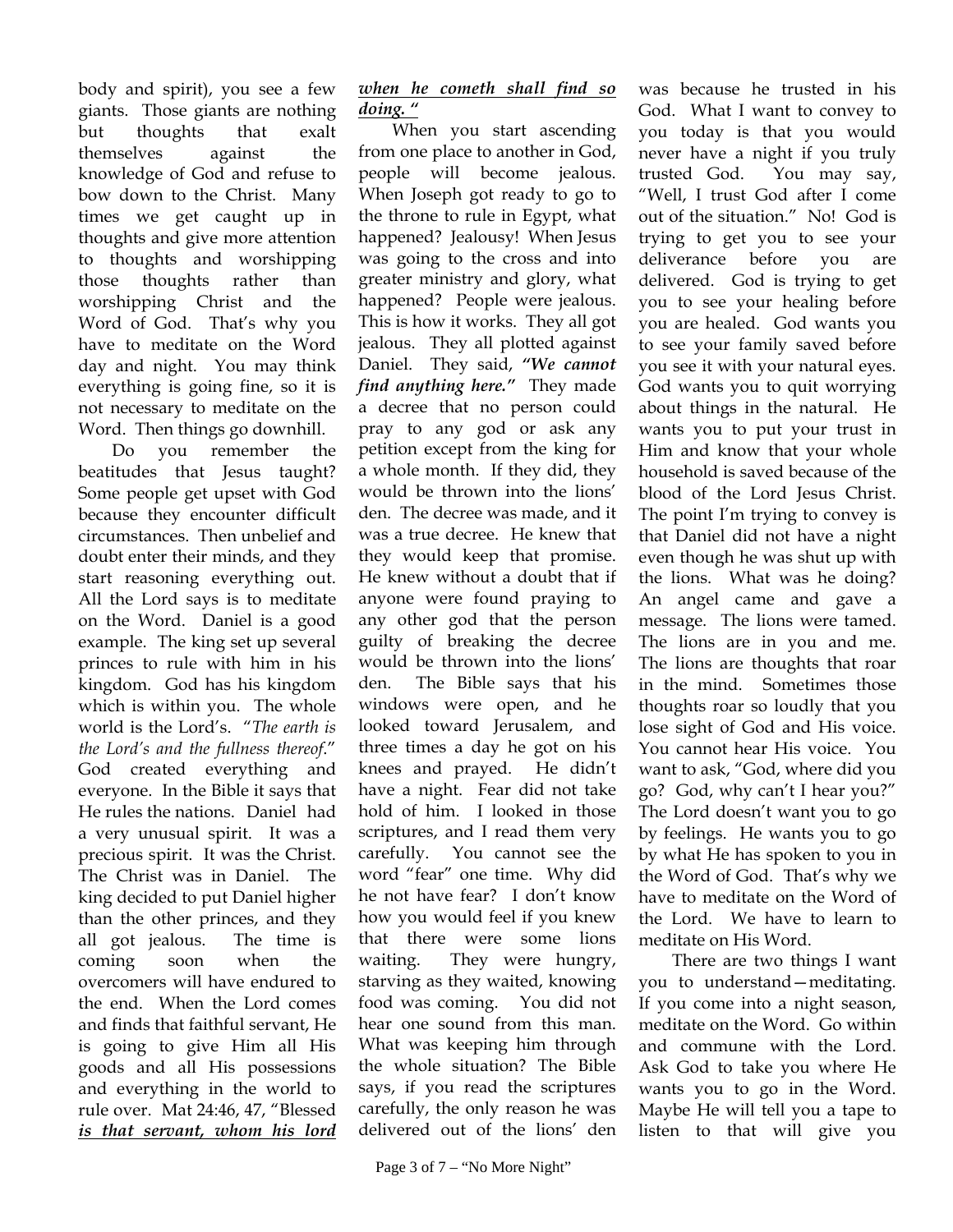encouragement. We always forget. God will teach us a truth, and we will hold onto it for a while, but we tend to forget. We have to be reminded.

 One of the things that will cause you to have a night is rebellion, disobeying the Lord, disobeying His instructions or His voice. When the Lord told Jonah to go to Nineveh and tell them to repent, Jonah was not having a night season until he started rebelling. We understand that he went in the belly of the big fish. I know for a fact he was in the belly of a real whale. I do not doubt that. A long time ago someone ministered on this. The spiritual understanding is that he went in the depths of hell. We have been in the depths of hell in the darkness of our own minds. In the depths of hell, there is no rest to the soul. You cannot sleep, and you worry. It is a restless, tormented soul. I heard someone minister on this, and it was somewhat funny. They said, "I know that there was a real whale that swallowed him." What is in the whale? It is blubber. It is fat. But what do we use the blubber and fat for? Oil. We make bars of soap out of it. Hell is fire, so the night is the fire of the Lord. When you have a night in your mind, it is the fire of the Lord that burns the thoughts in your mind. When you get tired of having enough hell, you are going to let the Lord consume those areas or ways of thinking in your mind. It is going to bring you out of the belly of the whale. Can you imagine a whale belching out in the middle of the ocean and vomiting up the man who had been in his belly? If you were standing on the shore

fishing at the time the man was thrown on the shore and he comes out with weeds on his head, and he looks at you and says, "Repent," I think you would repent. He must have been a sight coming out of the belly of the whale. He went to Nineveh, and they all repented. They did not have to go through what they would have had to go through. Repent means *change your mind*. The more you let God change your mind, the less hell and the fewer night seasons you will have. Change your way of thinking.

Another good example is Jehoshaphat. He knew that he was to go to God. Many people who face a difficult circumstance in life do not turn to God. They go to people who are in the world for counseling. Jehoshaphat knew he was to turn to God. He was warned that a multitude of people were coming.

When you walk with Jesus, you are going to have a lot of enemies. If you walk in the footsteps of Jesus, you will have a lot of enemies because the Bible says that those who are in the world will hate you. You will have people in your own family turn on you.

Jehoshaphat had enemies around him. He went to God. There are some very profound things he said in II Chron. 20. What I want to emphasize is the solution to this great multitude of people in all these tribes who were coming to destroy them. Jehoshaphat recognized that God ruled the nations. You can read it. Verse 6 is very important where he recognized God was ruler of all the kingdoms and nations. He said in II Chron. 20:9,

"*If, when evil cometh upon us, as the sword, judgment, or pestilence, or famine, we stand before this house, and in thy presence, (for thy name is in this house,) and cry unto thee in our affliction, then thou wilt hear and help."* No matter what comes on us, we stand before this house. You are the house of the Lord. The very nature and power of God is in this house.

We know that there was a prophet who stood up and gave them a prophecy and instructions. In verse 17 (of II Chronicles 20) he said, " *Ye shall not need to fight in this battle."* No matter who your enemies are, it is not your battle. No matter what spiritual forces there are, it is not your battle. It *is* your battle with Him because He is in you, and He battles through you. God says it is *His* battle.

When the multitudes came, the prophet told them not to have any weapons. What did He tell them to do? He said, **"***I want you to say one thing, 'Praise the Lord. His mercy endureth forever.*" Can you see this group of people when the multitudes with all their weapons were coming, and the people were saying, "*Praise the Lord. His mercy endureth forever."* That is all the people were to do. The enemy got so confused that they killed each other.

I am trying to tell you the Lord is in everything. Give thanks because this is the will of God. I will bless the Lord at all times. His praise shall continually be in my mouth. It gets rid of all your fears, doubts, and everything negative. Before the battle was won, they were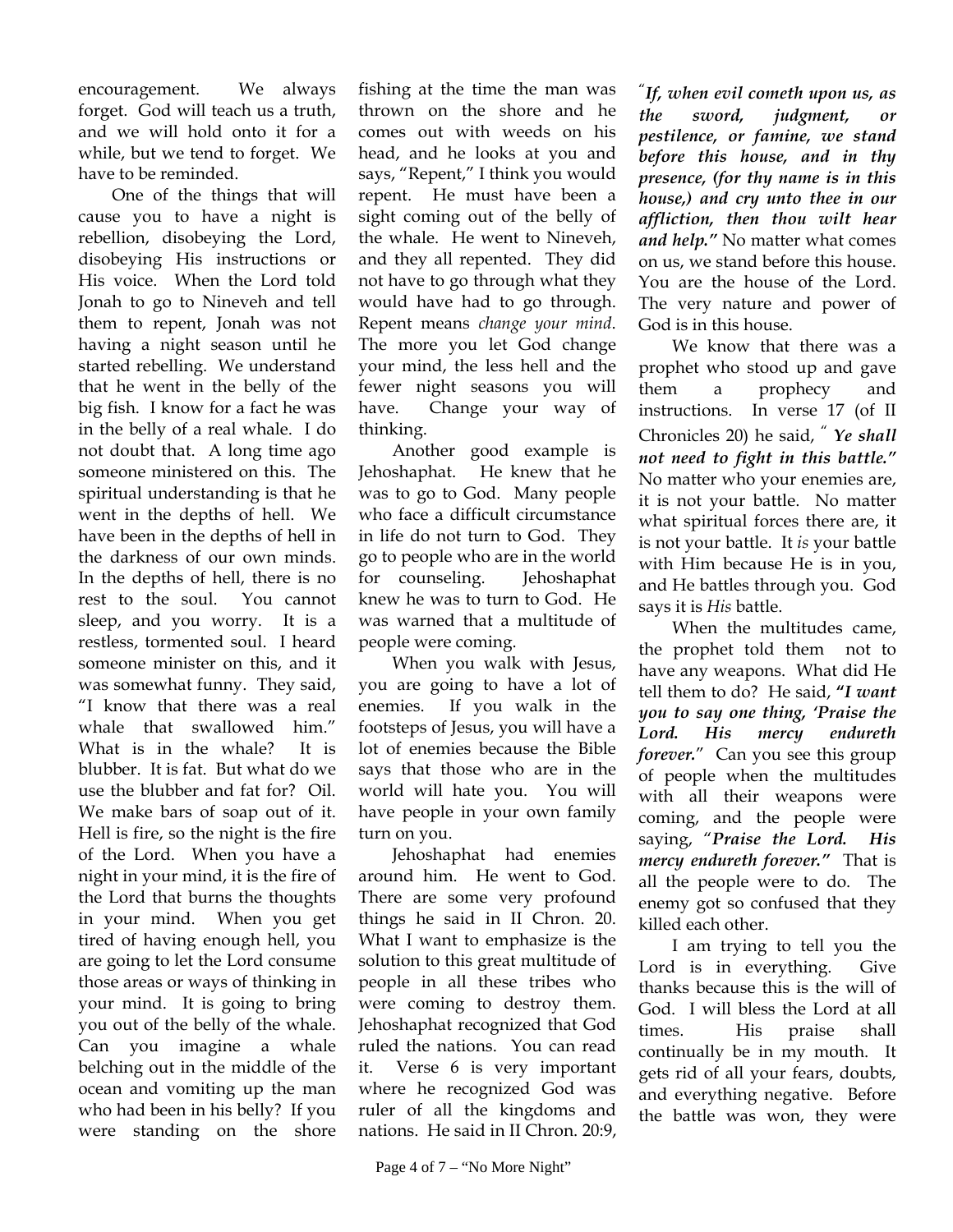## saying, *"Praise the Lord. His mercy endureth forever."*

The Lord is releasing people, ministering to people His mercy compassion and love. They didn't know it then, but they were telling the enemies that God would have mercy on them, even though they killed each other. God knew where they were going to end up. When it looks dark in the appearance of everything, that is when you are to praise God, and you will not have a night season. Like Daniel, you will not have a night season. The simplicity is, number one, meditating on the Word of the Lord. Number two, trusting God at all times no matter how bad it looks or how bad it gets. I know God and how He works. He will create storms for us and allow circumstances to come in our lives. He allows people to betray us. Why does He allow these things? He is allowing them because He is trying to get you to come out of the night. He is trying to teach you how to trust Him in everything. He wants you to come to the place where you begin to see the day and the night as the same. God sees the day and the night as the same. Psa 139:12, "*Yea, the darkness hideth not from thee; but the night shineth as the day: the darkness and the light are both alike to thee. "*

 You only get there by letting Him show you what is still in your mind that is causing the night.

II Chiron. 20:20-21 says, "*Believe in the Lord your God, so shall ye be established; believe his prophets, so shall ye prosper.*  <sup>21</sup> *And when he had consulted with the people, he appointed* 

## *singers unto the Lord, and that should praise the beauty of holiness, and as they went out before the army, and to say, Praise the Lord; for his mercy endureth forever."*

Sometimes you can have pain or afflictions in your body and you are sick in your body. There is something about praise and worshipping. There is something about keeping your eyes focused on the Lord Jesus Christ. It quickens the body, because the more you focus on the afflictions and the pain, the more it strengthens the pain. Sometimes you are so weak; you don't feel like focusing on the Lord. I have learned not to go by feelings. We don't live by feelings but by faith. It makes a difference.

The scripture I want to emphasize is II Chiron. 20:26, "*And on the fourth day they assembled themselves in the valley of Berachah; for there they blessed the Lord: therefore the name of the same place was called, The valley of Berachah, unto this day"* This valley means "a blessing, a gift." What I want to convey to you is that your enemies are your blessing and your gift from God to try to teach you to come out of the night. That is a hard lesson to learn.

Look at II Chiron. 20:27, "*Then they returned, every man of Judah and Jerusalem, and Jehoshaphat in the forefront of them, to go again to Jerusalem with joy; for the Lord had made them to rejoice over their enemies."* No complaining, no murmuring, no bitterness, no anger. Jehoshaphat had a right to get angry, but he did not. He knew that God allowed this. It was a blessing and a gift from

Page 5 of 7 – "No More Night"

God. What was God trying to teach Israel? He was trying to teach Israel to praise God in everything. Praise is what you carry through in order not to have a night. I am not saying you will not have difficult circumstances. I am telling you how to get through them and how to stay in the dawning of the new day in your mind. The Lord told me that He is about to bring us to a place where there is no more night. I like that! Rev 22:5,"*And there shall be no night there; and they need no candle, neither light of the sun; for the Lord God giveth them light: and they shall reign for ever and ever*

Psalm 17:3 says, "*Thou hast proved mine heart; thou hast visited me in the night; thou hast tried me, and shall find nothing; I am purposed that my mouth shall not transgress."* 

The night is the testing ground and the proving ground to show you your thinking. David came to the place that he did not want to say words when he was in the night and did not understand what was going on. Because of this, he was careful with his words.

 *darkness, and it is night: wherein*  Psalm 104:19-20 reads like this, "*He appointed the moon for seasons: the sun knoweth his going down.*  <sup>20</sup>*Thou makest all the beasts of the forest do creep forth."* The Lord is allowing the night to happen because when you have a night, you find out who you really are. All those creepy thoughts come out at night. The beastly behaviors and attitudes do not come out when everything is going well. Your fears do not come out when everything is going great. That is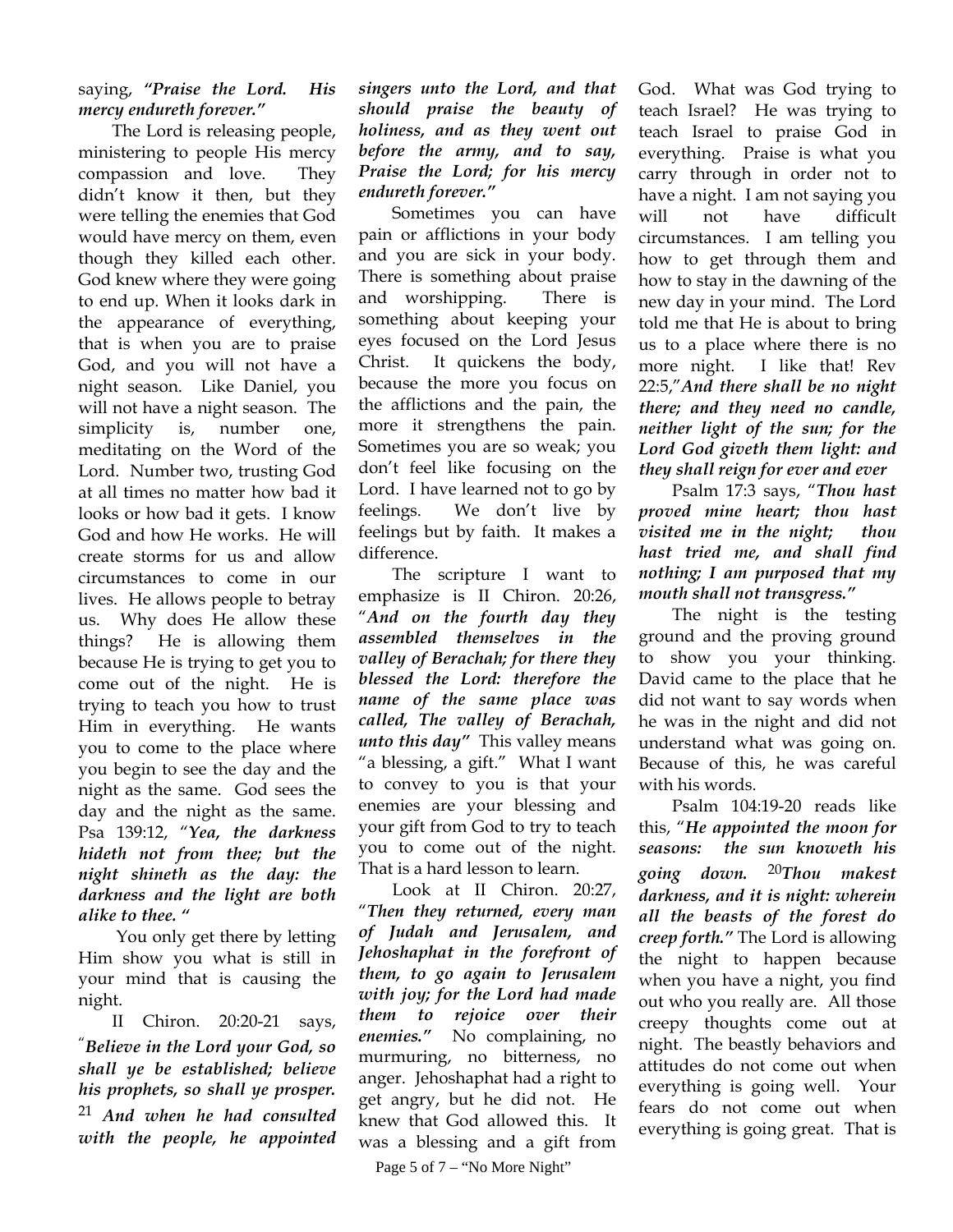why the Lord will sometimes allow a night season.

We want to get to the dawning of the new day. The day of the Lord is the day of the voice of the Lord. There is a scripture that stood out in Joel because two things are going on here. Joel 2:2 reads, "*A day of darkness and of gloominess, a day of clouds and of thick darkness, as the morning spread upon the mountains: a great people and a strong; there hath not been ever the like, neither shall be any more after it, even to the years of many generations."* You can see that the gloominess and darkness are spreading all over the world now. The breaking of the new day has to happen in Zion first. The sun comes up on the mountain first. The dawning of the new day is happening in God's sons, spreading upon their minds. The sun is spreading upon the mountains. A mountain is a thought or a way of thinking. In the dawning of the day, God is moving upon your mind, and He is consuming and bringing the mountains down. With the dawning of the new day, He is dispelling the darkness in your mind. When people come here, the Lord zeroes in on different mountains and He begins to birth a new day in their minds. That is what God has been doing to us. We know that we are in more of a rest than we once were. I do not get as many phone calls as I once did. When each new person comes in, you have to be patient. You have to listen to them because it takes time to get out of the night. You do not get out of there quickly. The Bible in Romans 13:12 says, "*The night is* 

*far spent, and the day is at hand*." God is bringing an end to your night because He is transforming the mind with His truth and His word. I believe that we could bring our night to an end now. I believe that your night could be over now if you want it over. I realize we deal with a lot of darkness, but you do not have to become one with it. You can bring an end to your night if you will apply the Word, trust and praise—those three things.

Abraham did not stagger at the promises of God. He did not say, "I believe" one day and then the next day say, "I'm not sure. Things are appearing pretty bad here. I'm not sure it's going to come out the way God said it would." That is staggering back and forth. He did not stagger because he believed no matter what anyone said, no matter what the circumstances were, no matter what came his way, that God would fulfill His promise. He believed it. He didn't stagger.

Trust and praise. You can bring your nights to an end. I didn't say that you might not get afflictions in your body. I didn't say you would not have a circumstance or situation. I didn't say any of that. I am just saying that the night in your mind can come to an end. It's all about attitude, all about how you are looking at it. You would never come out of your rest. This is what the Lord is doing. You have to be patient with others. You cannot go around bragging. Whatever they are going through, you cannot brag because you are resting in God and have peace. You have to have compassion because you know how many

hells you went through to get there. You have to show mercy, kindness, understanding and compassion.

Revelation 22:5, Rev. 21:25, Isaiah 60:20, are good scriptures for you to look up. I will tell you why there is no more night there. It is simple. They do not have the sun or moon as their light anymore. The only thing they have as their light is God. There are people who have come to the place they are trusting God no matter what. The candlestick is not their light. These people have gotten beyond prophecy, the fivefold ministry and the gifts. I am not saying these are not important because they are. The mature ones do not need a prophecy because they go within, and God is their light. The more you mature, the less prophecy you get. Well, I need something. Why won't God give me something? God wants you to learn to allow Him to be your light in everything.

The reason the Lord has you go through these things is because He is bringing you into rulership with Him. You came into maturity by experiencing the night seasons. Isn't God good? That is why the whole world is going through the night now. God is raising deliverers to bring them out of their nights. Look at Rev. 21. It's talking about the new Jerusalem. It's talking about the church. She is going to come into this, too. There will no longer be any temple. God will be the only light. Verse 25 of Rev. 21 reads like this: "*And the gates of it shall not be shut at all by day: for there shall be no night there."* There will be no night in the city of New Jerusalem. A